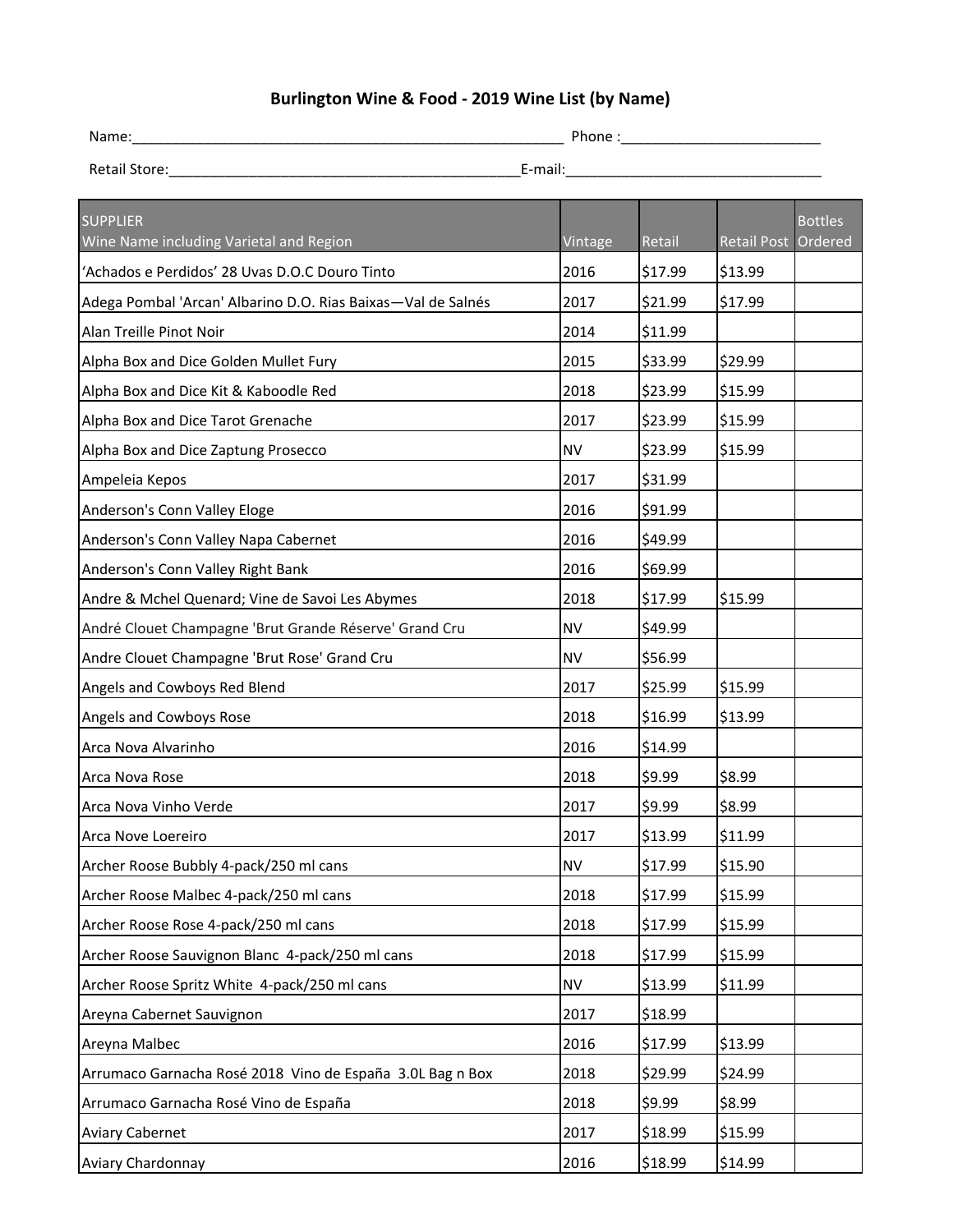| <b>Bacchus Chardonnay</b>                           | 2017      | \$13.99 |         |  |
|-----------------------------------------------------|-----------|---------|---------|--|
| Beliere Bugey Cerdon                                | <b>NV</b> | \$22.99 |         |  |
| <b>Bere Toscana IGT Rosso</b>                       | 2015      | \$14.99 |         |  |
| Bermejos Listan Negro Rosado                        | 2018      | \$21.99 |         |  |
| Beyra Red                                           | 2015      | \$11.99 | \$9.99  |  |
| Bianca Vigna Prosecco                               | <b>NV</b> | \$17.99 |         |  |
| <b>Biohof Pratsch Gruner Veltliner</b>              | 2018      | \$13.99 |         |  |
| Bodegas Bagordi 'Cosecha' D.O.C.Rioja               | 2016      | \$15.99 | \$12.99 |  |
| Bodegas Morgante, Primera Luna Tempranillo Garnacha | 2017      | \$11.99 | \$9.99  |  |
| <b>Bodini Rose</b>                                  | 2018      | \$11.99 | \$9.99  |  |
| Borgo M Pinot Grigio                                | 2017      | \$12.99 |         |  |
| Bouchaine Bouche D'or Late Harvest Chardonnay       | 2014      | \$26.99 |         |  |
| Bouchaine Estate Chardonnay                         | 2014      | \$29.99 |         |  |
| Bouchaine Estate Pinot Noir                         | 2014      | \$33.99 |         |  |
| Cancilla Vineyard Pinot Noir                        | 2015      | \$39.99 |         |  |
| Cannonball Cabernet Sauvignon                       | 2016      | \$14.99 | \$13.99 |  |
| Cannonball Chardonnay                               | 2016      | \$14.99 | \$13.99 |  |
| Cannonball Sauvignon Blanc                          | 2017      | \$14.99 | \$13.99 |  |
| Casa Santos Lima Portugal Red Bend                  | 2017      | \$17.99 | \$9.99  |  |
| Casa Silva Carmenere                                | 2017      | \$17.99 | \$13.99 |  |
| Casa Silva Sauvignon Gris                           | 2017      | \$18.99 | \$17.99 |  |
| Casarena Naoki Malbec                               | 2014      | \$27.99 |         |  |
| Casarena Red Blend                                  | 2016      | \$18.99 |         |  |
| Cascina Melognis Vino Rosso "Novamen"               | 2015      | \$31.99 |         |  |
| Celler Comunica 'Vi del Mas' D.O. Montsant          | 2018      | \$25.99 |         |  |
| Cesari Mara Ripasso                                 | 2016      | \$23.99 | \$19.99 |  |
| Charles Gonnet Chignin                              | 2017      | \$15.99 |         |  |
| Charles Joguet Chinon Rose                          | 2018      |         |         |  |
| Château de Bois-Brinçon Anjou Blanc "Terre de Grès" | 2016      | \$29.99 |         |  |
| Chateau de Seuil "La Chapell" Rose                  | 2018      | \$15.99 | \$4.00  |  |
| Château Guilhem Pot du Vin Rose                     | 2018      | \$15.99 | \$13.99 |  |
| Château Guilhem Pot du Vin Rouge                    | 2017      | \$15.99 | \$13.99 |  |
| Chateau La Roque Mourvedre                          | 2016      |         |         |  |
| Chavy-Chouet Bourgogne Aligote 'Les Petit Poirers'  | 2017      | \$17.99 |         |  |
| Ciacci Piccolomini Brunello                         | 2014      | \$59.99 |         |  |
| Ciacci Piccolomini Toscana Rosso                    | 2016      | \$14.99 |         |  |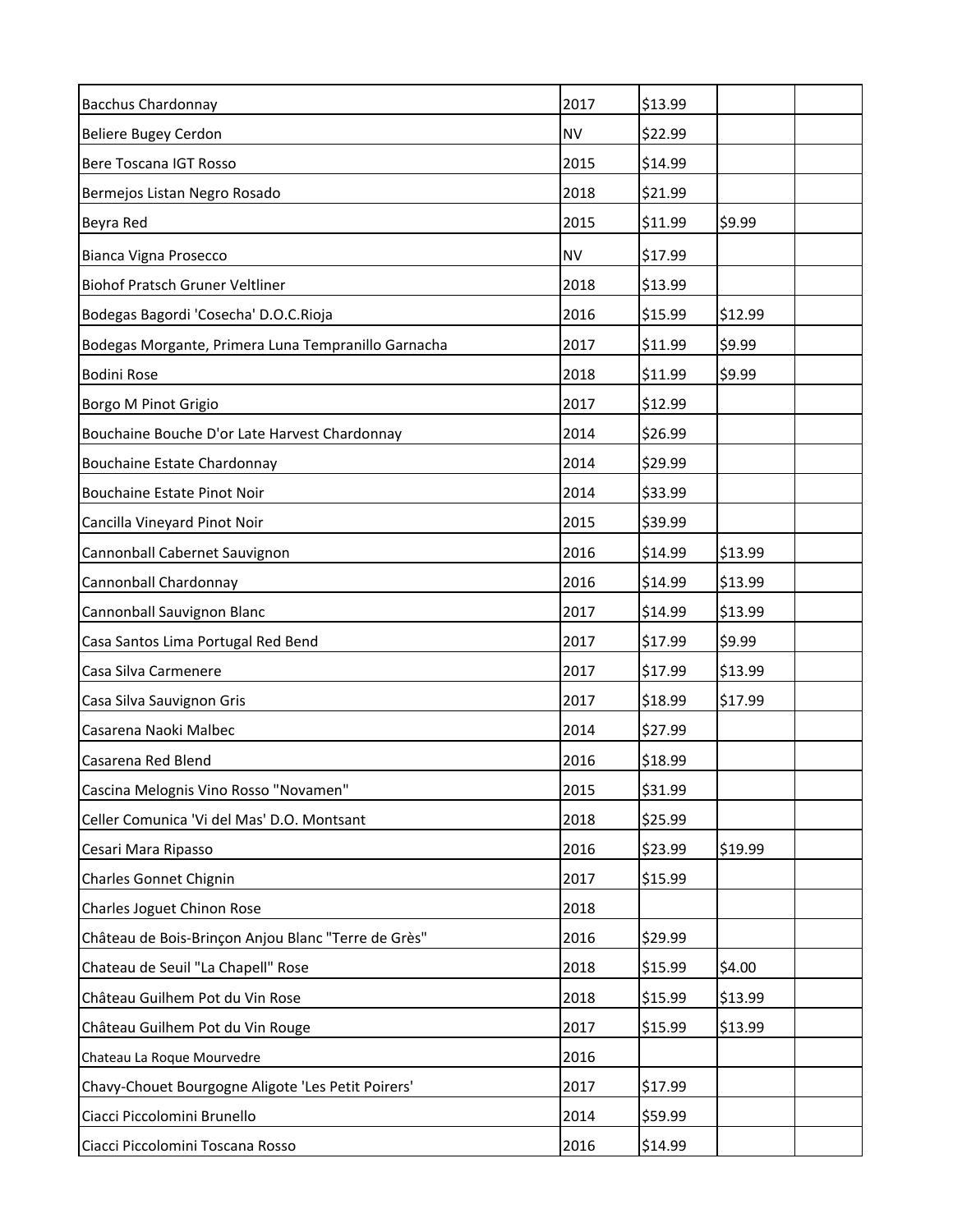| Collina Serragrilli 'Branché' D.O.C Roero Arneis (Piemonte) | 2017      | \$18.99 |         |  |
|-------------------------------------------------------------|-----------|---------|---------|--|
| Commanderie de la Bargemone Rosé Côteaux d'Aix en Provence  | 2018      | \$19.99 | \$18.99 |  |
| <b>Confidencial Rose</b>                                    | 2018      | \$19.99 | \$12.99 |  |
| <b>Confidential Reserva</b>                                 | 2014      | \$19.99 | \$9.99  |  |
| <b>Contour Pinot Noir</b>                                   | 2017      | \$17.99 | \$13.99 |  |
| Copla Sangria                                               | <b>NV</b> | \$9.99  | \$7.99  |  |
| Corvidae Ravenna Riesling                                   | 2018      | \$11.99 | \$10.99 |  |
| Corvidae WiseGuy Sauvignon Blanc                            | 2018      | \$13.99 | \$12.99 |  |
| Cottanera Barbazzale Bianco                                 | 2018      | \$16.99 | \$15.99 |  |
| Cottanera Rosato                                            | 2018      | \$18.99 |         |  |
| Courtault Michelet Petit Chablis                            | 2017      | \$21.99 |         |  |
| Devois de Perret Chardonnay                                 | 2017      | \$14.99 | \$13.99 |  |
| Devois de Perret Rose                                       | 2018      | \$15.99 | \$12.99 |  |
| Devois de Perret Rouge                                      | 2016      | \$15.99 | \$13.99 |  |
| District 7 Cabernet Sauvignon                               | 2016      | \$11.99 | \$3.00  |  |
| Dogajolo Bianco                                             | 2017      | \$14.99 |         |  |
| Dogajolo Rosso                                              | 2016      | \$14.99 | \$12.99 |  |
| Domaine Bousquet Brut                                       | <b>NV</b> | \$13.99 | \$9.99  |  |
| Domaine Bousquet Brut Rose                                  | <b>NV</b> | \$13.99 | \$9.99  |  |
| Domaine Bousquet Chardonnay                                 | 2018      | \$13.99 | \$9.99  |  |
| Domaine Bousquet GAIA Red Blend                             | 2015      | \$19.99 | \$14.99 |  |
| Domaine Bousquet Malbec                                     | 2018      | \$13.99 | \$9.99  |  |
| Domaine Bousquet Reserve Cabernet                           | 2015      | \$16.99 | \$11.99 |  |
| Domaine Bousquet Reserve Malbec                             | 2017      | \$16.99 | \$11.99 |  |
| Domaine Bousquet Rose                                       | 2018      | \$13.99 | \$9.99  |  |
| Domaine Bousquet Sauvignon Blanc                            | 2019      | \$13.99 | \$9.99  |  |
| Domaine Cabirau "Serge & Nicolas" Maury Sec                 | 2016      | \$19.99 |         |  |
| Domaine Cabirau Côtes du Roussillon                         | 2017      | \$15.99 |         |  |
| Domaine de la Bastide Cotes du Rhone                        | 2018      | \$15.99 | \$13.99 |  |
| Domaine de la Prebende Rose                                 | 2018      | \$16.99 | \$13.99 |  |
| Domaine de Majas Vin de Pays des Côtes Catalanes Blanc      | 2017      | \$14.99 | \$3.00  |  |
| Domaine Fouassier Estate Sancerre                           | 2017      | \$19.99 | \$23.99 |  |
| Domaine Giudicelli Patrimonio Rouge                         | 2015      | \$45.99 |         |  |
| Domaine Roux Pere et Fils Bourgogne Rouge                   | 2017      | \$19.99 |         |  |
| Domaine Ruet Cote de Brouilly                               | 2017      | \$19.99 |         |  |
| Domaine Simon Blanchard 'Village' Montage-St.Emilion        | 2016      | \$23.99 |         |  |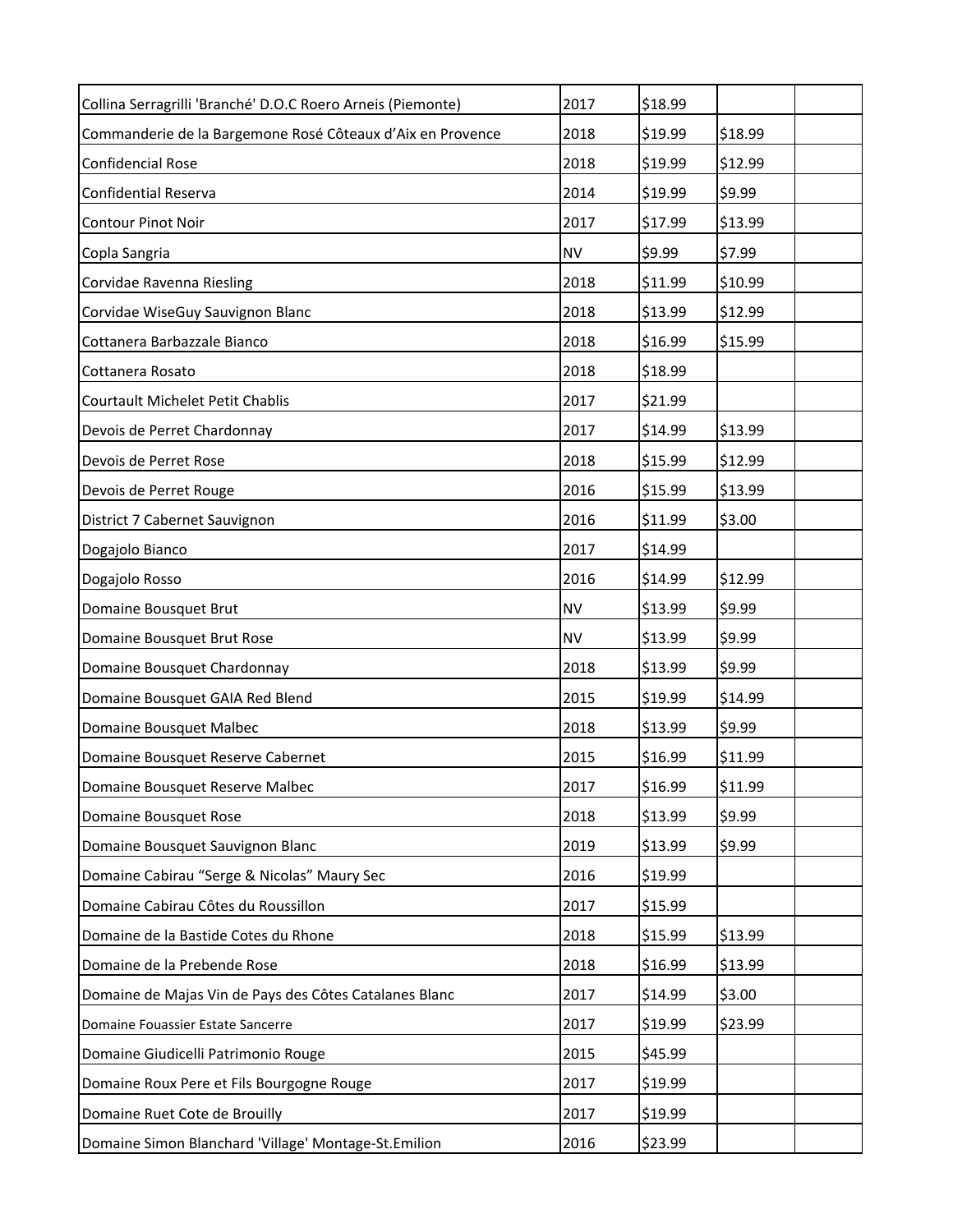| Due Torri Pinot Grigio                        | 2017      | \$11.99 | \$9.99  |  |
|-----------------------------------------------|-----------|---------|---------|--|
| <b>Emile Balland Rose</b>                     | 2018      | \$19.99 | \$16.99 |  |
| Emile Balland Sauvignon Blanc                 | 2017      | \$15.99 | \$13.99 |  |
| Encostas de Lima Vinho Verde                  | 2017      | \$9.99  |         |  |
| Ermitage du Pic St Loup Rouge                 | 2016      | \$19.99 |         |  |
| 'Erre de Herrero' Verdejo D.O. Rueda          | 2018      | \$14.99 |         |  |
| Fanti Brunello di Montalcino                  | 2013      | \$48.99 | \$44.99 |  |
| Farmstead Chardonnay                          | 2016      | \$29.99 | \$23.99 |  |
| Farmstrong Field Red 375ML Can                | 2017      | \$9.99  |         |  |
| <b>Farmstrong Field Rose</b>                  | 2018      | \$19.99 | \$17.99 |  |
| Feixa Negra Priorat                           | 2015      | \$17.99 | \$15.99 |  |
| Fento Albarino                                | 2017      | \$21.99 |         |  |
| Fire Road Sauvignon Blanc                     | 2018      | \$12.99 |         |  |
| 'Flysch' D.O.C. Txakolina Getariako           | 2018      | \$19.99 | \$17.99 |  |
| Folk Machine "Jeanne D'arc" Orange Wine       | 2017      | \$19.99 |         |  |
| Forlorn Hope "Queen of the Sierra" White Wine | 2017      |         |         |  |
| <b>Frico Bianco</b>                           | 2017      | \$13.99 | \$11.99 |  |
| <b>Frico Friulano</b>                         | 2017      | \$13.99 | \$11.99 |  |
| Frico Lambrusco 250ML Can                     | <b>NV</b> | \$13.99 | \$11.99 |  |
| <b>Frico Rosso</b>                            | 2016      | \$13.99 | \$11.99 |  |
| Fukucho Moon on the Water Sake                | 2019      | \$39.99 |         |  |
| Golden Chardonnay                             | 2017      | \$17.99 | \$13.99 |  |
| Golden Pinot Noir                             | 2017      | \$17.99 | \$13.99 |  |
| Good Pinot Grigio                             | 2017      | \$11.99 | \$9.99  |  |
| <b>Goulart Malbec Classico</b>                | 2017      | \$13.99 |         |  |
| Gran Passione Veneto Rosso Appassimento       | 2018      | \$12.99 | \$11.99 |  |
| Grand Courtage Blanc de Blancs                | <b>NV</b> | \$19.99 | \$15.99 |  |
| <b>Grand Courtage Brut Rose</b>               | <b>NV</b> | \$19.99 | \$15.99 |  |
| Harmonie des Arpents, Provence                | 2018      | \$19.99 | \$15.99 |  |
| Haut Sanzier Samur Blanc                      | 2017      | \$16.99 |         |  |
| Herisson Rose 3 Liter Box                     | 2018      | \$33.99 | \$29.99 |  |
| Herisson Rouge 3 Liter Box                    | 2017      | \$36.99 |         |  |
| Hermann J. Wiemer Cuvee Brut                  | 2013      | \$29.00 |         |  |
| Hermann J. Wiemer Dry Riesling                | 2017      | \$17.99 |         |  |
| Hermann J. Wiemer Field White                 | 2017      | \$13.99 |         |  |
| Hermann J. Wiemer Semi-Dry Riesling           | 2017      | \$18.99 |         |  |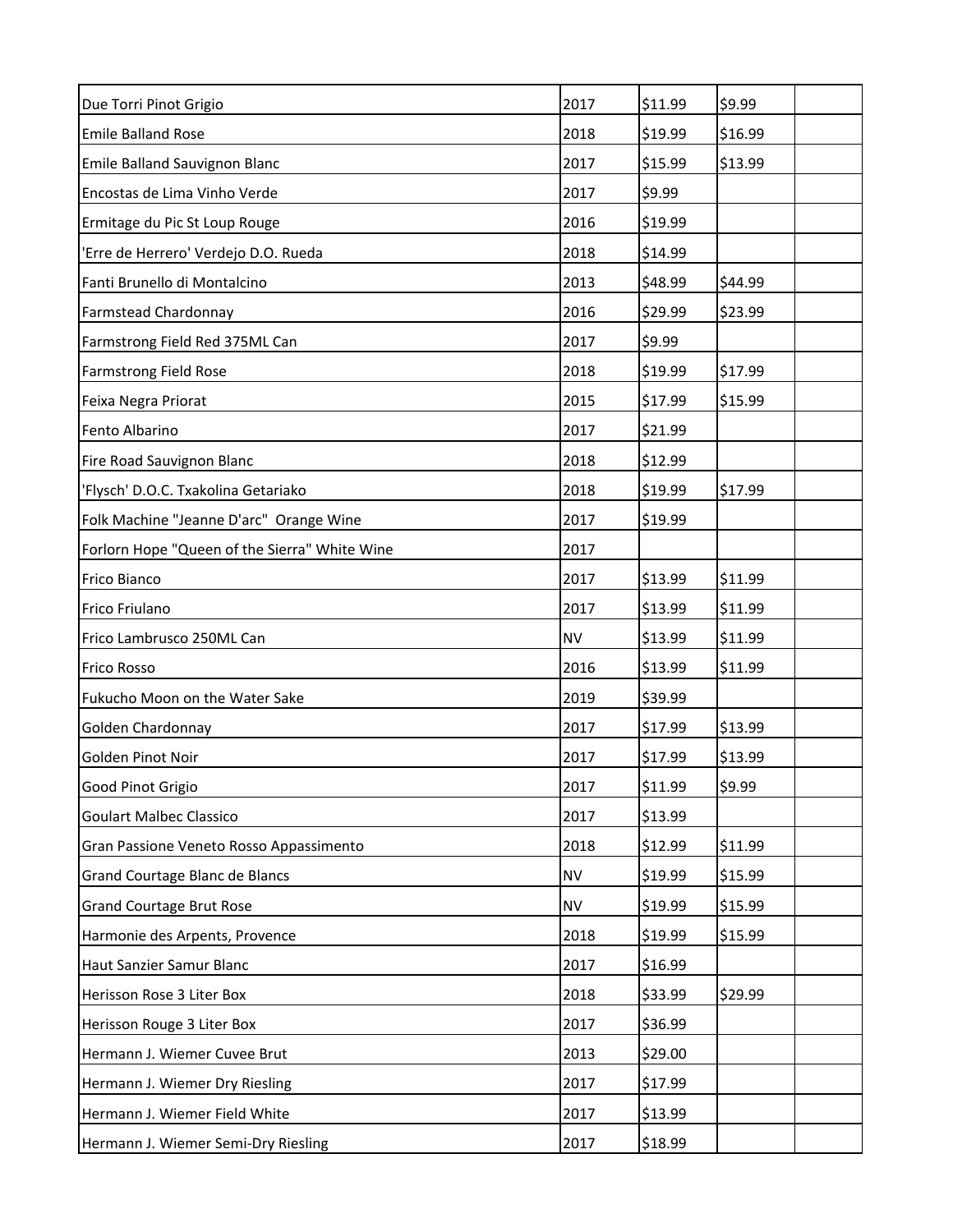| Hock & Deuce Syrah-Viognier                                                         | 2015      | \$29.99 |         |
|-------------------------------------------------------------------------------------|-----------|---------|---------|
| Hornillos Ballesteros Mibal Ribera Del Duero                                        | 2016      | \$19.99 | \$17.99 |
| Hugl Gruner Veltliner                                                               | 2018      | \$13.99 |         |
| lapetus Subduction                                                                  | 2016      | \$24.99 |         |
| Inconnu Cabernet Sauvignon                                                          | 2017      | \$45.99 |         |
| Inconnu Chardonnay                                                                  | 2017      | \$26.99 |         |
| Inconnu Chenin Blanc                                                                | 2017      | \$26.99 | \$19.99 |
| 'Insurgente' D.O.C. Dão Tinto                                                       | 2015      | \$17.99 | \$13.99 |
| J. Brix Cobolorum Riesling PetNat                                                   | 2018      | \$27.99 |         |
| J. Brix Riesling                                                                    | 2016      | \$19.99 |         |
| J. Brix Skin Contact Pinot Gris                                                     | 2017      | \$26.99 |         |
| J. Brix Stay In Bed Red                                                             | 2017      | \$23.99 |         |
| J. Brix Uncontainable Cinsault Rose                                                 | 2018      | \$19.99 |         |
| Jacky Blot Domaine de la Taille Aux Loups "Triple Zero" Montlouis<br>Pétillant Brut | <b>NV</b> | \$34.99 |         |
| <b>JNSQ Rose</b>                                                                    | 2018      | \$33.99 | \$29.99 |
| <b>JNSQ Sauvignon Blanc</b>                                                         | 2018      | \$33.99 | \$29.99 |
| JUSTIN Cabernet Sauvignon                                                           | 2017      | \$29.99 | \$26.99 |
| <b>JUSTIN Justification</b>                                                         | 2015      | \$71.99 |         |
| <b>JUSTIN Rose</b>                                                                  | 2018      | \$17.99 |         |
| JUSTIN Sauvignon Blanc                                                              | 2018      | \$16.99 | \$15.99 |
| Kin and Cascadia Pinot Noir                                                         | 2017      | \$17.99 | \$14.99 |
| King Chancho Red Blend                                                              | 2017      | \$17.99 | \$13.99 |
| <b>Kitsune Red</b>                                                                  | 2017      | \$26.99 |         |
| Kivelstadt Father's Watch Rhone Blend                                               | 2016      | \$19.99 | \$17.99 |
| Kivelstadt Old Wive's Tale Carignane                                                | 2016      | \$27.99 |         |
| Kivelstadt TKC Labs Syrah                                                           | 2018      | \$19.99 | \$17.99 |
| Kivelstadt Twice Removed Rose                                                       | 2018      | \$19.99 | \$17.99 |
| Kivelstadt Wayward Son Orange Wine                                                  | 2017      | \$26.99 |         |
| La Bete Noir Cahors                                                                 | 2015      | \$17.99 | \$13.99 |
| La Kiuva Rouge de Valle                                                             | 2017      | \$17.99 | \$14.99 |
| La Luca Prosecco                                                                    | <b>NV</b> | \$12.99 | \$11.99 |
| La Milagrosa Milcampos Vinas Viejas                                                 | 2015      | \$13.99 |         |
| La Noble Chardonnay "Unoaked" Pays d'Oc                                             | 2017      | \$14.99 | \$11.99 |
| La Spinetta Bordini Barbaresco                                                      | 2014      | \$69.99 |         |
| La Spinetta Il Nero di Casanova                                                     | 2015      | \$22.99 | \$19.99 |
| La Spinetta Rosato                                                                  | 2018      | \$21.99 | \$18.99 |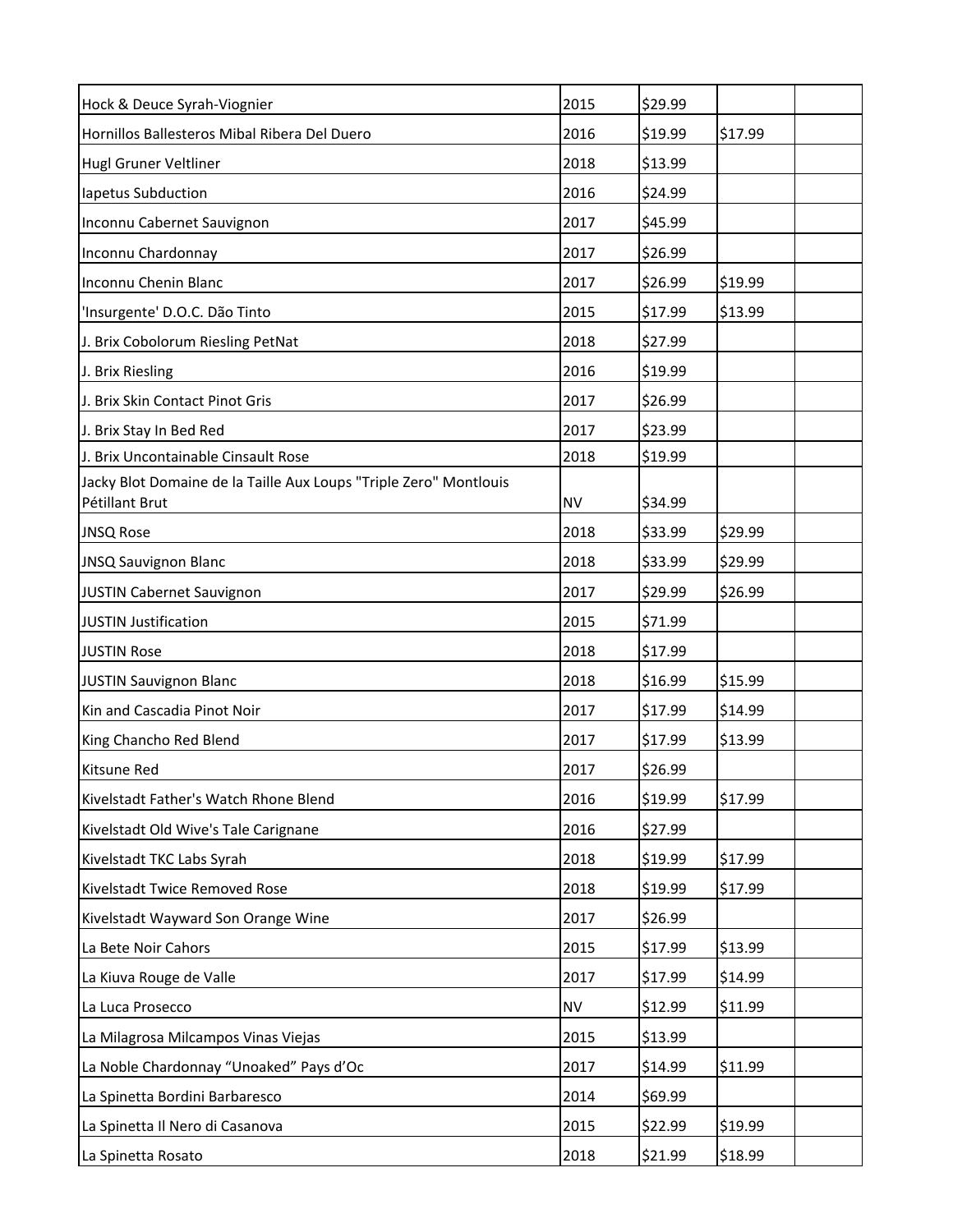| Lalalu Rose                                  | 2018      | \$33.99 |         |
|----------------------------------------------|-----------|---------|---------|
| Lalalu Sauvignon Blanc                       | 2017      | \$21.99 | \$19.99 |
| Lamura Bianco                                | 2017      | \$11.99 | \$7.99  |
| Lamura Rosso                                 | 2017      | \$11.99 | \$7.99  |
| LandMark Chardonnay                          | 2017      | \$29.99 | \$21.99 |
| LandMark Pinot Noir                          | 2016      | \$29.99 | \$21.99 |
| Laurent Miquel Sauvignon Blanc               | 2017      | \$8.99  | \$3.00  |
| Laxas Albarino                               | 2017      | \$15.99 |         |
| Le Charmel Rose, Loire                       | 2018      | \$13.99 | \$11.99 |
| Le Jade Sauvignon Blanc                      | 2018      | \$13.99 | \$11.99 |
| Le Jade Viognier                             | 2018      | \$13.99 | \$11.99 |
| Lelia Garnacha                               | 2016      | \$11.99 | \$9.99  |
| Les Darons Rouge Languedoc                   | 2016      | \$17.99 | \$15.99 |
| Lilí Rosé, VdP Méditerranée                  | 2018      | \$15.99 | \$13.99 |
| Lirica Primitivo di Manduria DOC             | 2015      | \$17.99 |         |
| Lobetia Cabernet Sauvignon                   | 2017      | \$11.99 | \$9.99  |
| Lobetia Rosado                               | 2018      | \$11.99 | \$8.99  |
| Lobetia Tempranillo                          | 2017      | \$11.99 | \$9.99  |
| Lucchetti Lacrima di Morro D'alba            | 2017      | \$13.99 |         |
| Lucchetti Lacrima di Morro D'alba Guardengo  | 2016      | \$19.99 | \$17.99 |
| Lucchetti Spumante Rose                      | <b>NV</b> | \$12.99 |         |
| Luiano Lui IGT Toscana                       | 2015      | \$39.99 |         |
| Macarico Aglianico del Vulture               | 2016      | \$13.99 |         |
| Malvira Favorita                             | 2017      | \$20.99 |         |
| Mamacita; Applegate Valley Petillant Naturel | 2018      | \$29.99 |         |
| Masottina Prosecco                           | <b>NV</b> | \$19.99 | \$13.99 |
| Mayu Sauvignon Blanc                         | 2017      | \$13.99 | \$11.99 |
| Maz Caz Blanc A.O.C Côstières de Nîmes       | 2017      | \$16.99 | \$14.99 |
| Maz Caz Rose A.O.C Côstières de Nîmes        | 2018      | \$15.99 | \$13.99 |
| Maz Caz Rouge A.O.C Côstières de Nîmes       | 2016      | \$15.99 | \$13.99 |
| McManis Cabernet Sauvignon                   | 2017      | \$11.99 | \$9.99  |
| McManis Chardonnay                           | 2017      | \$11.99 | \$9.99  |
| <b>McManis Merlot</b>                        | 2017      | \$11.99 | \$9.99  |
| McManis Petite Sirah                         | 2017      | \$11.99 | \$9.99  |
| McManis Pinot Grigio                         | 2017      | \$11.99 | \$9.99  |
| <b>McManis Pinot Noir</b>                    | 2017      | \$11.99 | \$9.99  |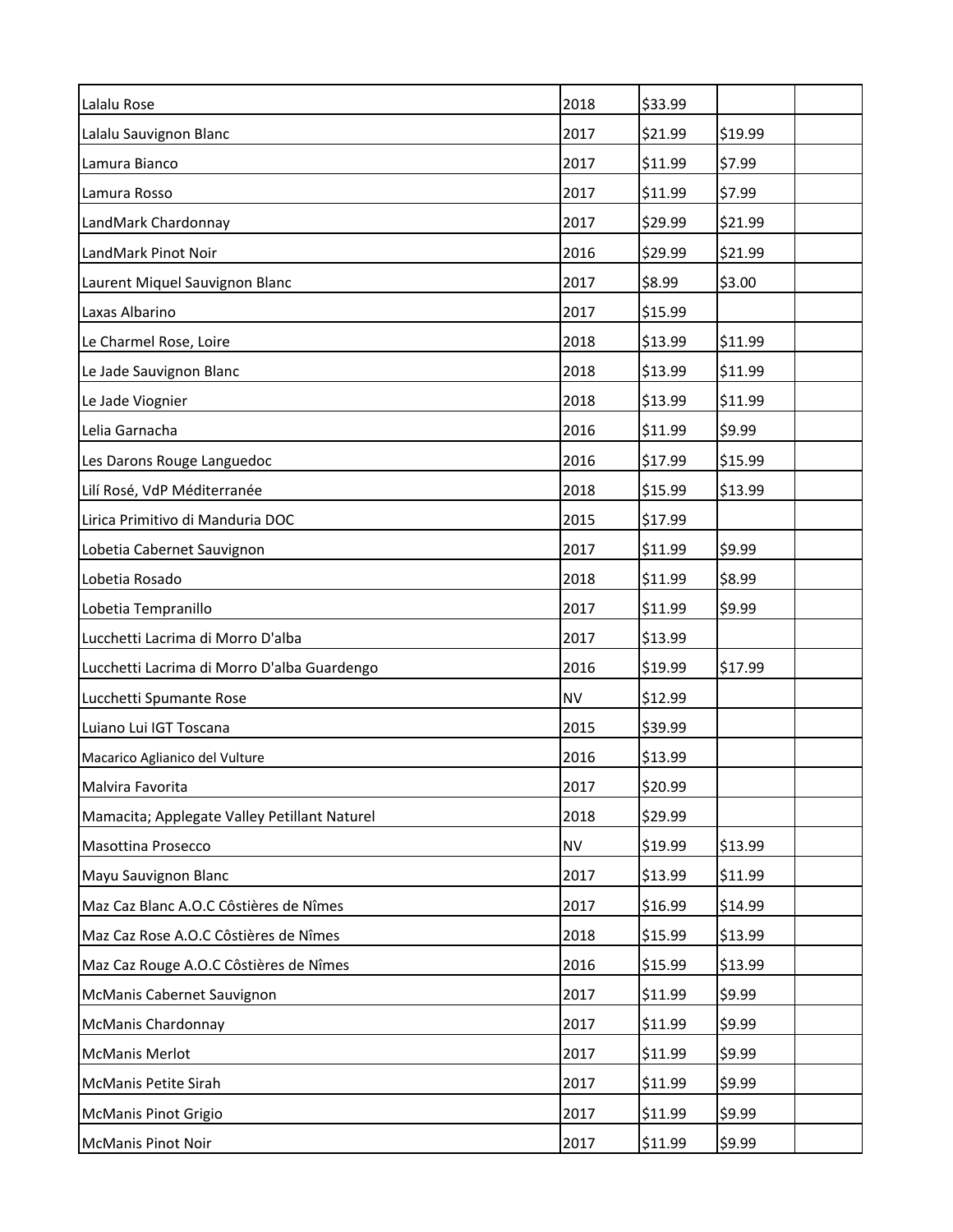| <b>McManis Viognier</b>                                           | 2017      | \$11.99 | \$9.99  |
|-------------------------------------------------------------------|-----------|---------|---------|
| McManis Zinfandel                                                 | 2017      | \$11.99 | \$9.99  |
| Mendoza Vineyards 1907 Malbec                                     | 2017      | \$17.99 | \$13.99 |
| Milbrandt Estate Cabernet Sauvignon                               | 2016      | \$24.99 |         |
| Milbrandt Family Chardonnay                                       | 2017      | \$17.99 | \$13.99 |
| Milbrandt Family Series Cabernet Sauvignon                        | 2017      | \$17.99 | \$13.99 |
| Milbrandt Family Series Merlot                                    | 2017      | \$17.99 | \$13.99 |
| Milbrandt Family Series Pinot Gris                                | 2016      | \$17.99 | \$13.99 |
| Milbrandt Single Vineyard Series "North Ridge" Cabernet Sauvignon | 2016      | \$49.99 |         |
| Mirafiore Barolo                                                  | 2016      | \$43.99 |         |
| Monte Hiniesta Tempranillo                                        | 2015      | \$15.99 |         |
| Montezemolo Monfalletto Barolo                                    | 2014      | \$53.99 |         |
| Montgravet Rose                                                   | 2018      | \$8.99  | \$2.00  |
| Montinore Almost Dry Riesling                                     | 2018      | \$13.99 |         |
| <b>Montinore Borealis</b>                                         | 2016      | \$14.99 |         |
| Montinore Pinot Gris                                              | 2017      | \$17.99 |         |
| Montinore Pinot Noir "Estate Reserve"                             | 2014      | \$26.99 |         |
| Montinore Pinot Noir "Red Cap"                                    | 2017      | \$18.99 |         |
| Moutard Diligent Bourgogne Blanc                                  | 2016      | \$19.99 |         |
| Nicolis Valpolicella Classico                                     | 2017      | \$15.99 |         |
| Nuova Cappelletta Barbera SSA 500                                 | 2017      | \$16.99 |         |
| Omen Cabernet Sauvignon                                           | 2017      | \$21.99 | \$17.99 |
| Omen Pinot Noir                                                   | 2017      | \$21.99 | \$17.99 |
| Omen Red Blend                                                    | 2017      | \$21.99 | \$17.99 |
| Onward Hawkeye Ranch Pinot Noir                                   | 2014      | \$39.99 |         |
| Onward Malvasia Bianca - Skin Fermented Style                     | 2015      | \$27.99 |         |
| Onward Malvasia Bianca Petillant Natural                          | 2017      | \$23.99 |         |
| Oro Bello Chardonnay                                              | 2017      | \$19.99 | \$15.99 |
| Oro Bello Sparkling Cans 4pk                                      | <b>NV</b> | \$21.99 | \$15.99 |
| Otto's Constant Dream Sauvignon Blanc                             | 2017      | \$13.99 | \$12.99 |
| Owen Roe Ex Umbris                                                | 2017      | \$22.99 |         |
| Owen Roe Yakima Red                                               | 2016      | \$29.99 |         |
| Pablo Claro Sauvignon Blanc                                       | 2017      | \$15.99 |         |
| Pasquale Pelissero Crose Rosato                                   | 2018      | \$17.99 | \$15.99 |
| Pasquale Pelissero Nebbiolo Pasqualin                             | 2017      | \$19.99 |         |
| Paxis White                                                       | 2017      | \$11.99 | \$9.99  |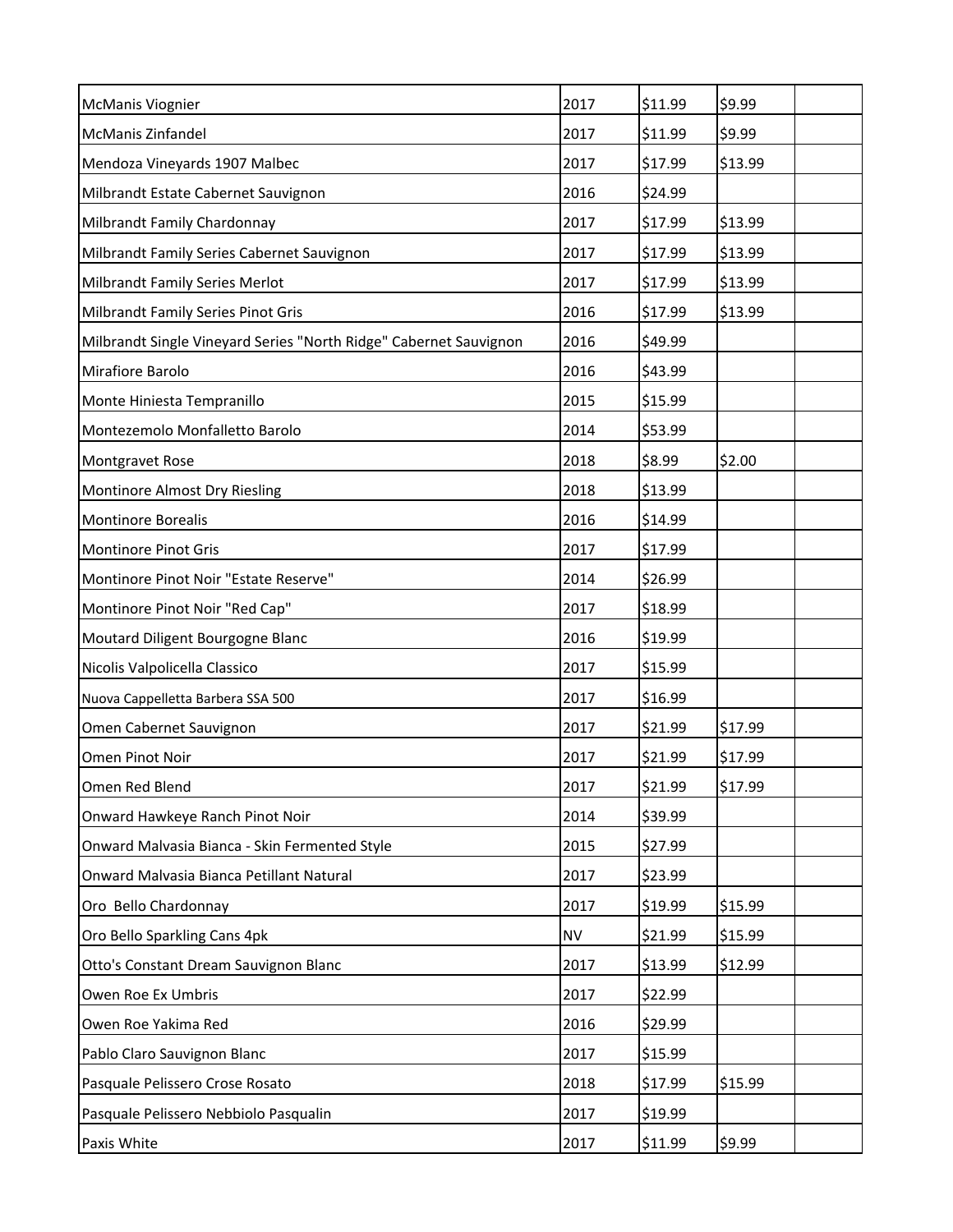| Penedo Gordo Tinto                      | 2016      | \$13.99 | \$11.99 |
|-----------------------------------------|-----------|---------|---------|
| 'Pentimento' A.O.C Montagne-St.Emilion  | 2014      | \$24.99 |         |
| Penya Rouge Côtes Catalanes             | 2017      | \$14.99 | \$11.99 |
| Penya Viognier Côtes Catalanes          | 2017      | \$14.99 | \$11.99 |
| Pierre Angulaire' A.O.C. Bordeaux Blanc | 2017      | \$15.99 | \$12.99 |
| Primaterra Pinot Grigio                 | 2017      | \$10.99 | \$9.99  |
| Primaterra Pinot Noir                   | 2017      | \$10.99 | \$9.99  |
| Primaterra Primitivo                    | 2017      | \$10.99 | \$9.99  |
| Queen D                                 | 2016      | \$21.99 |         |
| Raywood Cabernet Sauvignon              | 2016      | \$11.99 | \$7.99  |
| Raywood Chardonnay                      | 2017      | \$11.99 | \$7.99  |
| Raywood Merlot                          | 2017      | \$11.99 | \$7.99  |
| Raywood Moscato                         | 2017      | \$11.99 | \$7.99  |
| Reine Juliette Rose                     | 2018      | \$15.99 | \$13.99 |
| Resso Garnacha Blanco                   | 2017      | \$9.99  | \$7.99  |
| Ribbonwood Sauvignon Blanc              | 2017      | \$18.99 | \$14.99 |
| Rihaku Dreamy Clouds Sake 720ml         | 2019      | \$30.99 |         |
| Rioja Bordon Reserva                    | 2012      | \$11.99 |         |
| Rioja Bordon White                      | 2016      | \$11.99 | \$8.99  |
| Rodano Chianti Classico                 | 2016      | \$19.99 | \$15.99 |
| Rose All Day                            | 2018      | \$15.99 | \$13.99 |
| Rose All Day Sparkling Cans 4pk         | <b>NV</b> | \$17.99 | \$16.99 |
| Ruelas Vinho Verde                      | 2018      | \$9.99  | \$8.99  |
| Ryan Patrick Naked Chardonnay           | 2017      | \$13.99 | \$9.99  |
| Ryan Patrick Redhead Red                | 2017      | \$13.99 | \$9.99  |
| <b>Ryan Patrick Riesling</b>            | 2015      | \$13.99 | \$9.99  |
| <b>Ryan Patrick Rose</b>                | 2018      | \$13.99 | \$9.99  |
| Salcheto Vino Nobile di Montepulciano   | 2015      | \$30.99 |         |
| Sandy Cove Sauvignon Blanc              | 2018      | \$17.99 | \$14.99 |
| Santa Julia Brut Rose                   | <b>NV</b> | \$12.99 |         |
| Santa Julia Reserva Cabernet Sauvignon  | 2017      | \$11.99 |         |
| Santa Maria Pragal                      | 2016      | \$17.99 |         |
| Scagliola Chardonnay                    | 2017      | \$17.99 |         |
| Scagliola Mati Barbera Piemonte DOC     | 2017      | \$13.99 |         |
| Scagliola Primo Bacio Moscato D'Asti    | 2017      | \$15.99 |         |
| Scarpetta Pinot Grigio DOC              | 2018      | \$17.99 | \$15.99 |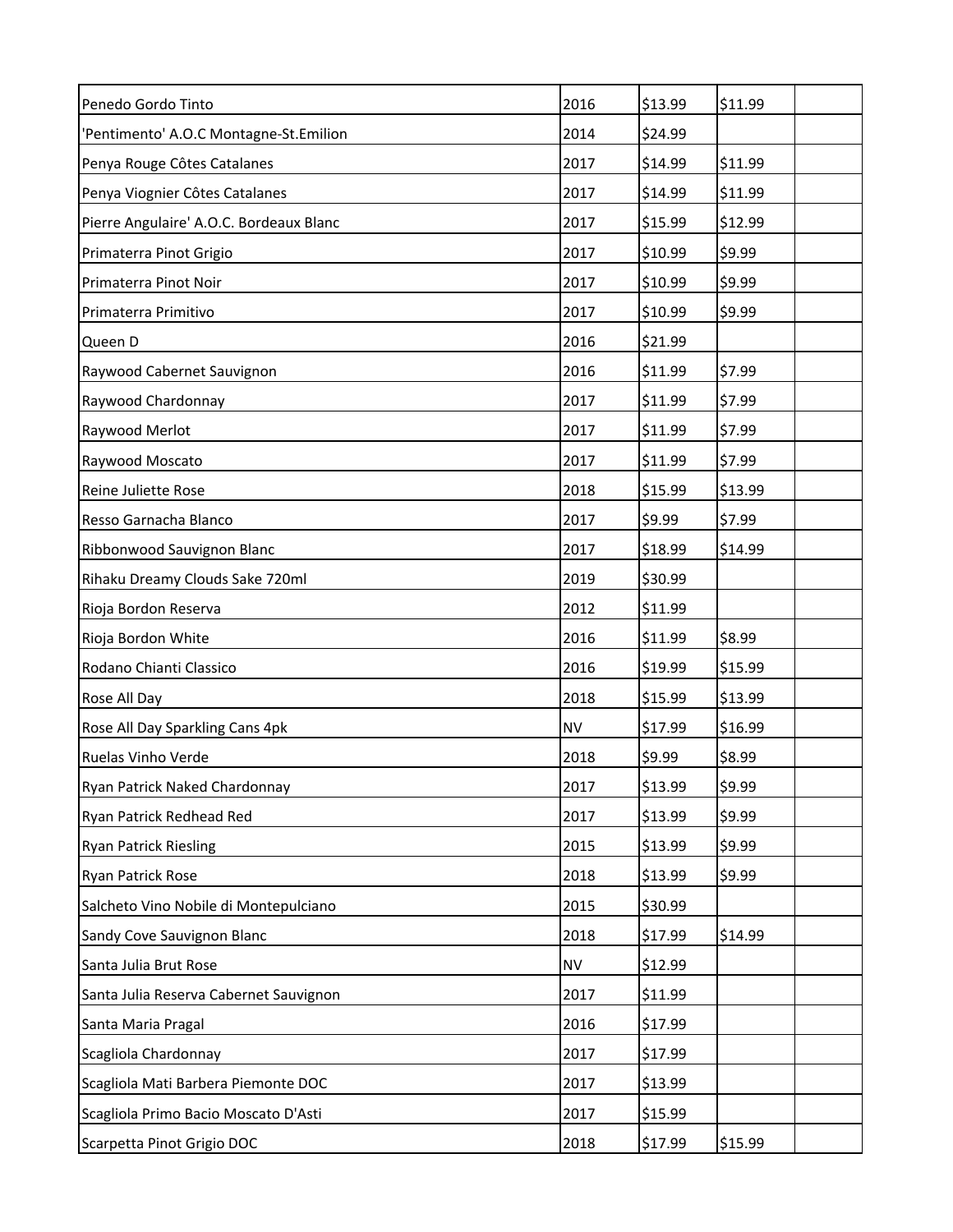| Schplink Gruner Veltliner 3 Liter Box                      | 2018      | \$33.99 | \$29.99 |
|------------------------------------------------------------|-----------|---------|---------|
| Sean Minor 4B Chardonnay                                   | 2017      | \$12.99 | \$10.99 |
| Sean Minor 4B Sauvignon Blanc                              | 2017      | \$12.99 | \$10.99 |
| Sean Minor Napa Cabernet Sauvignon                         | 2016      | \$23.99 |         |
| Sean Minor Nicole Marie Red                                | 2017      | \$18.99 |         |
| Sean Minor Point North Pinot Noir                          | 2015      | \$18.99 | \$16.99 |
| Seaside Cellars Vinho Verde 1L                             | 2017      | \$10.99 | \$8.99  |
| Seaside New Zealand Sauvignon Blanc                        | 2018      | \$13.99 | \$9.99  |
| Segries Lirac Rouge Cuvee Reserve                          | 2015      | \$20.99 | \$19.99 |
| Sharecropper's Chardonnay                                  | 2016      | \$19.99 | \$13.99 |
| Shelburne Vineyard Harvest Widow's Revenge                 | 2017      | \$16.99 |         |
| Shelburne Vineyard La Crescent                             | 2018      | \$18.99 | \$16.99 |
| Shelburne Vineyard Louise Swenson                          | 2018      | \$17.99 |         |
| Shelburne Vineyard Marquette                               | 2017      | \$22.99 | \$18.99 |
| Sol de Ibiza Sangria                                       | 2017      | \$13.99 | \$11.99 |
| Stefan Meyer Silvaner 1 Liter                              | 2018      | \$18.99 |         |
| Summerland Cabernet Sauvignon                              | 2016      | \$17.99 | \$13.99 |
| Summerland Chardonnay                                      | 2017      | \$17.99 | \$13.99 |
| <b>Summerland Pinot Noir</b>                               | 2017      | \$17.99 | \$13.99 |
| Tabali Cabernet Sauvignon                                  | 2016      | \$17.99 | \$15.99 |
| Tabali Chardonnay                                          | 2012      | \$19.99 | \$17.99 |
| Tajinaste Tinto                                            | 2017      | \$19.99 |         |
| <b>Terrebrune Bandol Rose</b>                              | 2018      | \$39.99 |         |
| The Diver Brut                                             | <b>NV</b> | \$19.99 | \$15.99 |
| The Diver Brut Rose                                        | <b>NV</b> | \$19.99 | \$15.99 |
| Tiamo Proseccco                                            | <b>NV</b> | \$14.99 | \$13.99 |
| 'Toucas' D.O.C. Vinho Verde                                | 2018      | \$9.99  | \$7.99  |
| <b>Tres Chic Rose</b>                                      | 2018      | \$13.99 | \$11.99 |
| Tres Ojos Old Vine Garnacha                                | 2017      | \$9.99  | \$8.99  |
| Villa Cafaggio Single Estate Chianti Classico              | 2015      | \$19.99 | \$17.99 |
| Vin de Days Blanc                                          | 2017      | \$17.99 |         |
| Vinatigo Listan Negro                                      | 2017      | \$21.99 |         |
| Vinosia Falanghina Beneventana IGT                         | 2017      | \$14.99 | \$12.99 |
| Vinsacro Rioja                                             | 2011      | \$24.99 |         |
| VRAC Rosé, VdP Méditerranée (Cinsault, Grenache, Tibouren) | 2018      | \$13.99 | \$11.99 |
| Weingut Josef Leitz "DragonStone" Riesling                 | 2017      | \$16.99 |         |